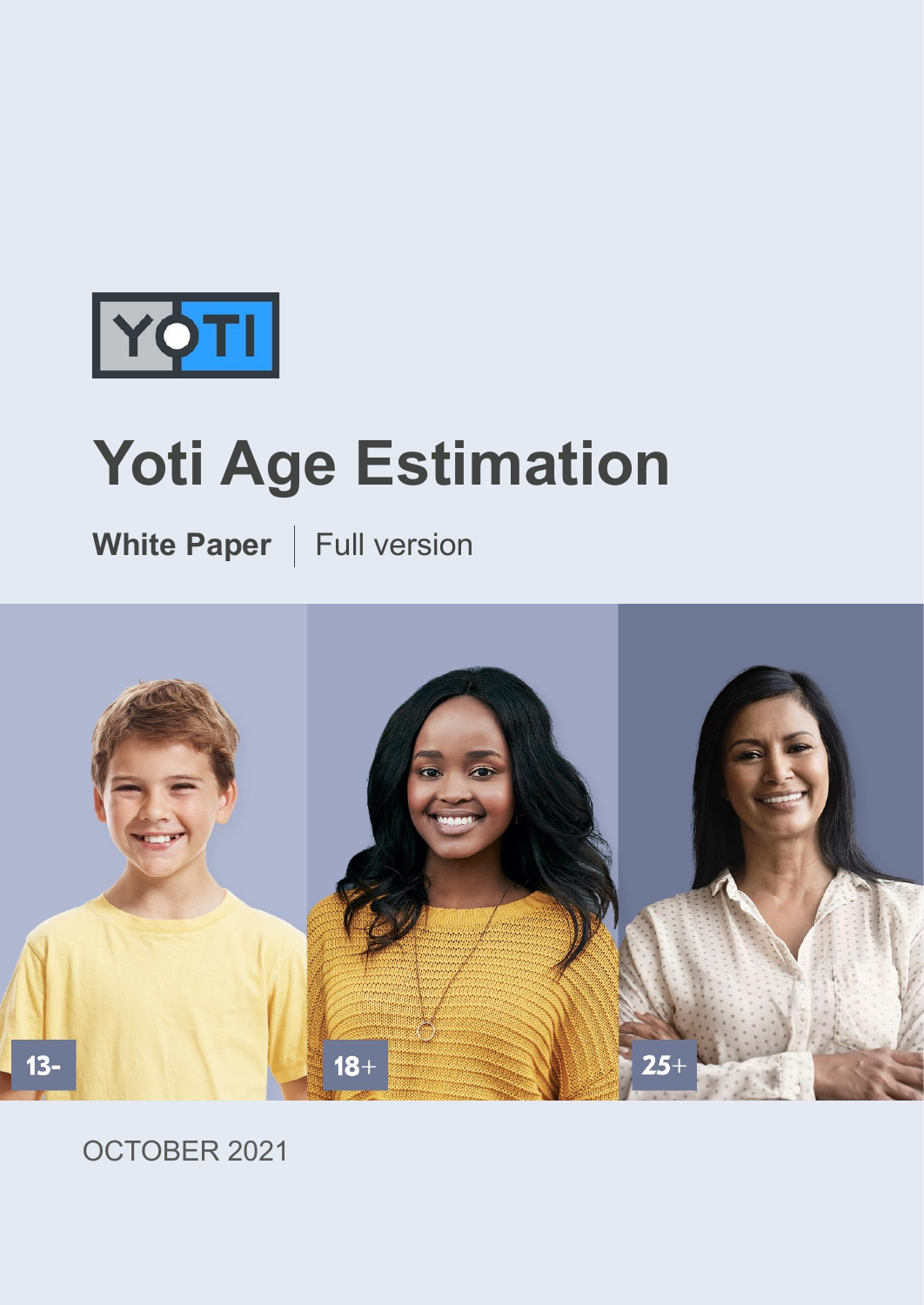

#### **Executive summary**

Yoti's facial age estimation is an effective, secure age-checking service that can estimate a person's age by looking at their face. There is no need for a physical check of documents or human intervention.

Yoti's facial age estimation is built in accordance with the 'privacy by design' principle in the UK GDPR. No individual can be identified by the model and it encourages data minimisation because it only needs a facial image. Yoti immediately deletes all images of users. The model cannot infer anything else about a person nor can it uniquely identify a person.

Yoti's facial age estimation is based on a 'neural network', which we have trained to be able to estimate human age by analysing a person's face. Our technology is accurate for 6 to 12 year olds with a mean absolute error (MAE) of 1.28 years and it is 1.55 years for 13 to 19 year olds. These are the two age ranges regulators are most focused upon. Our solution is configurable to meet any regulations that requires prior consent before age estimation is used.

At Yoti, we take our ethical responsibilities as a company developing new technology very seriously. All the data (face image and month and year of birth only) used to train the algorithm is obtained by Yoti in accordance with the UK GDPR during the onboarding process for the Yoti apps or using consented data collection exercises. See page 20, Appendix Data used to build the model, for details.

This is our first algorithm that estimates the age of under 13s, using anonymous images of children that are provided by parents who have given consent for the images to be used for age estimation training purposes.

#### **Key takeaways**

- Mean Absolute Errors (in years) are 2.79 for 6-60, 1.55 for 13-19 & 1.28 for 6-12.
- Yoti facial age estimation always forgets a face.
- Users are not individually identifiable.
- Training data collected in accordance with the UK GDPR.
- Independently tested and certified.
- Gender and skin tone bias minimised. Our best MAE (1.18) is for 6-12 year olds with darkest skin tones (V & VI).
- Yoti facial age estimation is highly effective at helping young people to stay safe online.
- A secure, privacy respecting solution that protects individuals.
- Yoti liveness and age estimation is very hard to 'fool'.
- Over 500 million checks performed worldwide.
- Solution is fast and scales to tens of millions of checks per day.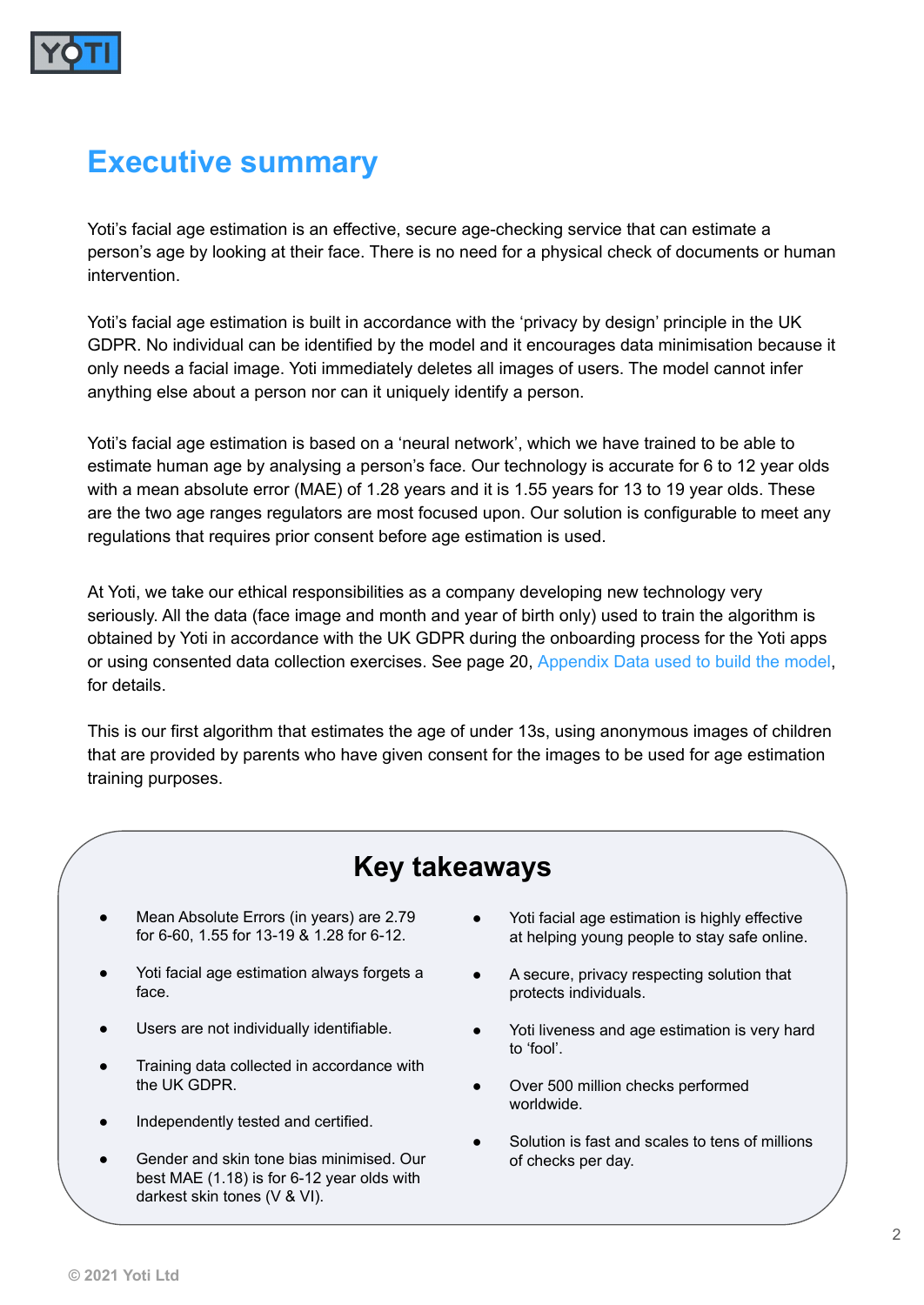

# **Mean Absolute Error by age**

| Age            |                                                                    | <b>All</b>  |             |            |             |             |             |            |            |
|----------------|--------------------------------------------------------------------|-------------|-------------|------------|-------------|-------------|-------------|------------|------------|
|                | <b>Female</b><br><b>Skin Tone (based on the Fitzpatrick Scale)</b> |             |             |            |             |             |             |            |            |
|                | <b>Type</b>                                                        | <b>Type</b> | <b>Type</b> |            | <b>Type</b> | <b>Type</b> | <b>Type</b> |            |            |
|                | 181                                                                | III & IV    | V & VI      | All        | 181         | III & IV    | V & VI      | All        |            |
|                |                                                                    |             |             | Average    |             |             |             | Average    | Average    |
|                | <b>MAE</b>                                                         | <b>MAE</b>  | <b>MAE</b>  | <b>MAE</b> | <b>MAE</b>  | <b>MAE</b>  | <b>MAE</b>  | <b>MAE</b> | <b>MAE</b> |
| 6              | 1.35                                                               | 1.61        | 1.22        | 1.40       | 1.06        | 1.79        | 1.35        | 1.40       | 1.40       |
| $\overline{7}$ | 1.36                                                               | 1.37        | 0.90        | 1.21       | 0.76        | 1.06        | 1.20        | 1.01       | 1.11       |
| 8              | 0.93                                                               | 1.00        | 1.87        | 1.27       | 1.02        | 1.40        | 1.15        | 1.19       | 1.23       |
| 9              | 1.10                                                               | 1.02        | 0.90        | 1.01       | 1.54        | 0.89        | 0.70        | 1.05       | 1.03       |
| 10             | 0.96                                                               | 0.88        | 0.72        | 0.85       | 1.09        | 0.88        | 0.81        | 0.93       | 0.89       |
| 11             | 1.34                                                               | 1.80        | 2.00        | 1.71       | 2.21        | 1.04        | 1.32        | 1.52       | 1.62       |
| 12             | 2.08                                                               | 2.33        | 1.57        | 1.99       | 2.01        | 1.56        | 0.80        | 1.46       | 1.72       |
| 13             | 2.36                                                               | 3.01        | 2.40        | 2.59       | 1.74        | 2.38        | 2.06        | 2.06       | 2.33       |
| 14             | 1.69                                                               | 2.11        | 2.53        | 2.11       | 1.46        | 1.98        | 2.21        | 1.89       | 2.00       |
| 15             | 1.22                                                               | 1.54        | 1.79        | 1.52       | 1.09        | 1.36        | 1.50        | 1.32       | 1.42       |
| 16             | 1.00                                                               | 1.08        | 1.27        | 1.12       | 0.86        | 1.22        | 1.17        | 1.08       | 1.10       |
| 17             | 1.13                                                               | 0.94        | 1.03        | 1.03       | 0.94        | 1.19        | 1.05        | 1.06       | 1.05       |
| 18             | 1.46                                                               | 1.18        | 1.12        | 1.25       | 1.23        | 1.57        | 1.32        | 1.37       | 1.31       |
| 19             | 1.91                                                               | 1.67        | 1.40        | 1.66       | 1.52        | 1.82        | 1.55        | 1.63       | 1.65       |
| 20             | 2.27                                                               | 2.13        | 1.96        | 2.12       | 1.96        | 1.92        | 2.13        | 2.00       | 2.06       |
| 21             | 2.63                                                               | 2.47        | 2.22        | 2.44       | 2.02        | 2.22        | 2.28        | 2.18       | 2.31       |
| 22             | 2.70                                                               | 2.62        | 2.93        | 2.75       | 2.33        | 2.11        | 2.40        | 2.28       | 2.51       |
| 23             | 2.82                                                               | 2.95        | 3.35        | 3.04       | 2.25        | 2.18        | 2.17        | 2.20       | 2.62       |
| 24             | 2.64                                                               | 2.77        | 3.69        | 3.03       | 2.29        | 2.22        | 2.38        | 2.30       | 2.67       |
| 25             | 2.67                                                               | 3.06        | 4.14        | 3.29       | 2.20        | 2.23        | 2.40        | 2.27       | 2.78       |
| 26             | 2.63                                                               | 3.17        | 3.82        | 3.21       | 2.19        | 2.20        | 2.26        | 2.21       | 2.71       |
| 27             | 2.64                                                               | 3.10        | 4.68        | 3.48       | 2.25        | 2.37        | 2.35        | 2.32       | 2.90       |
| 28             | 3.07                                                               | 3.23        | 5.06        | 3.78       | 2.39        | 2.43        | 2.57        | 2.46       | 3.12       |
| 29             | 2.76                                                               | 3.47        | 4.43        | 3.55       | 2.51        | 2.88        | 2.87        | 2.75       | 3.15       |
| 30             | 3.02                                                               | 3.23        | 5.02        | 3.76       | 2.44        | 2.75        | 3.11        | 2.77       | 3.26       |
| 31             | 2.81                                                               | 4.38        | 5.05        | 4.08       | 2.61        | 2.42        | 2.84        | 2.62       | 3.35       |
| 32             | 3.19                                                               | 4.21        | 5.20        | 4.20       | 2.64        | 2.83        | 2.95        | 2.81       | 3.50       |
| 33             | 3.44                                                               | 3.88        | 4.40        | 3.91       | 2.80        | 3.23        | 3.31        | 3.11       | 3.51       |
| 34             | 3.54                                                               | 4.12        | 5.28        | 4.31       | 2.86        | 3.14        | 2.99        | 2.99       | 3.65       |
| 35             | 3.22                                                               | 3.48        | 5.64        | 4.11       | 2.75        | 2.97        | 2.95        | 2.89       | 3.50       |
| 36             | 3.14                                                               | 3.57        | 2.38        | 3.03       | 2.99        | 2.69        | 3.19        | 2.96       | 2.99       |
| 37             | 3.14                                                               | 3.80        | 3.70        | 3.55       | 2.63        | 2.96        | 3.41        | 3.00       | 3.27       |
| 38             | 3.48                                                               | 2.42        | 4.73        | 3.54       | 2.67        | 3.06        | 3.34        | 3.02       | 3.28       |
| 39             | 3.52                                                               | 4.11        | 3.75        | 3.80       | 2.82        | 2.56        | 3.59        | 2.99       | 3.39       |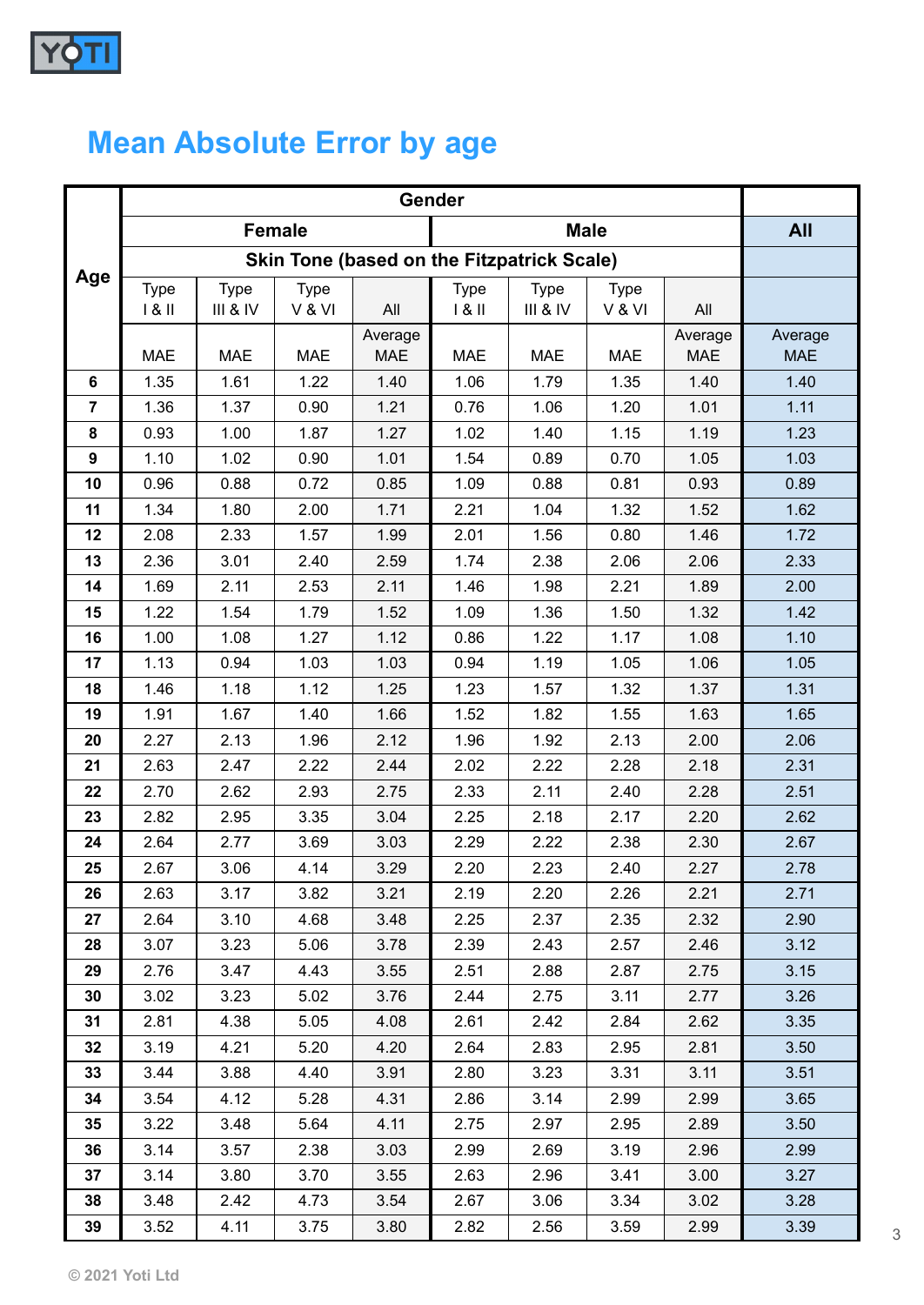

## **Mean Absolute Error by year**

| Age              |                                                   |                         |                |                       |                    |                         |                       |                       |                       |
|------------------|---------------------------------------------------|-------------------------|----------------|-----------------------|--------------------|-------------------------|-----------------------|-----------------------|-----------------------|
|                  | <b>Female</b>                                     |                         |                |                       | <b>Male</b>        |                         |                       |                       | <b>All</b>            |
|                  | <b>Skin Tone (based on the Fitzpatrick Scale)</b> |                         |                |                       |                    |                         |                       |                       |                       |
|                  | <b>Type</b><br>181                                | <b>Type</b><br>III & IV | Type<br>V & VI | All                   | <b>Type</b><br>181 | <b>Type</b><br>III & IV | <b>Type</b><br>V & VI | All                   |                       |
|                  | <b>MAE</b>                                        | <b>MAE</b>              | <b>MAE</b>     | Average<br><b>MAE</b> | <b>MAE</b>         | <b>MAE</b>              | <b>MAE</b>            | Average<br><b>MAE</b> | Average<br><b>MAE</b> |
| 40               | 3.04                                              | 3.21                    | 4.90           | 3.72                  | 2.61               | 2.66                    | 2.91                  | 2.73                  | 3.22                  |
| 41               | 2.79                                              | 3.23                    | 3.21           | 3.07                  | 2.87               | 2.72                    | 3.34                  | 2.98                  | 3.03                  |
| 42               | 2.95                                              | 3.98                    | 4.49           | 3.80                  | 2.74               | 3.19                    | 3.38                  | 3.10                  | 3.45                  |
| 43               | 3.12                                              | 3.22                    | 4.09           | 3.48                  | 2.67               | 2.60                    | 3.15                  | 2.81                  | 3.14                  |
| 44               | 2.82                                              | 3.15                    | 6.70           | 4.22                  | 2.66               | 2.91                    | 3.52                  | 3.03                  | 3.63                  |
| 45               | 2.64                                              | 3.95                    | 3.99           | 3.53                  | 2.41               | 3.16                    | 3.23                  | 2.93                  | 3.23                  |
| 46               | 2.94                                              | 4.24                    | 2.22           | 3.13                  | 2.90               | 3.79                    | 3.17                  | 3.29                  | 3.21                  |
| 47               | 3.35                                              | 2.74                    | 4.74           | 3.61                  | 2.97               | 3.42                    | 2.75                  | 3.05                  | 3.33                  |
| 48               | 3.58                                              | 4.47                    | 2.86           | 3.64                  | 2.56               | 2.97                    | 2.90                  | 2.81                  | 3.23                  |
| 49               | 2.98                                              | 2.91                    | 4.52           | 3.47                  | 2.77               | 2.76                    | 2.98                  | 2.84                  | 3.15                  |
| 50               | 3.06                                              | 3.70                    | 3.50           | 3.42                  | 2.80               | 3.00                    | 3.05                  | 2.95                  | 3.18                  |
| 51               | 2.85                                              | 4.37                    | 2.96           | 3.39                  | 2.85               | 2.90                    | 5.56                  | 3.77                  | 3.58                  |
| 52               | 2.35                                              | 2.67                    | 3.34           | 2.79                  | 2.90               | 2.71                    | 3.44                  | 3.02                  | 2.90                  |
| 53               | 2.35                                              | 4.07                    | 3.09           | 3.17                  | 2.78               | 2.31                    | 2.61                  | 2.57                  | 2.87                  |
| 54               | 2.26                                              | 2.07                    | 9.68           | 4.67                  | 2.65               | 3.44                    | 2.96                  | 3.02                  | 3.84                  |
| 55               | 2.22                                              | 2.20                    | 6.45           | 3.62                  | 2.13               | 3.18                    | 3.83                  | 3.05                  | 3.34                  |
| 56               | 2.26                                              | 4.63                    | 6.12           | 4.33                  | 2.20               | 3.29                    | 3.24                  | 2.91                  | 3.62                  |
| 57               | 2.47                                              | 4.19                    | 5.49           | 4.05                  | 2.03               | 3.37                    | 2.28                  | 2.56                  | 3.31                  |
| 58               | 2.82                                              | 4.25                    | 5.05           | 4.04                  | 2.74               | 3.90                    | 4.37                  | 3.67                  | 3.86                  |
| 59               | 3.38                                              | 7.50                    | 5.87           | 5.58                  | 3.26               | 4.32                    | 4.72                  | 4.10                  | 4.84                  |
| 60               | 4.30                                              | 6.64                    | 6.10           | 5.68                  | 3.81               | 4.26                    | 5.40                  | 4.49                  | 5.09                  |
| Avg <sup>1</sup> | 2.54                                              | 3.07                    | 3.66           | 3.09                  | 2.28               | 2.52                    | 2.66                  | 2.49                  | 2.79                  |

1. As of September 2021, we are giving equal weighting to each MAE year of age between 6 and 60, regardless of the overall volume of images tested across all ages. Refer to page 15 <u>Fair</u> standardised measurement.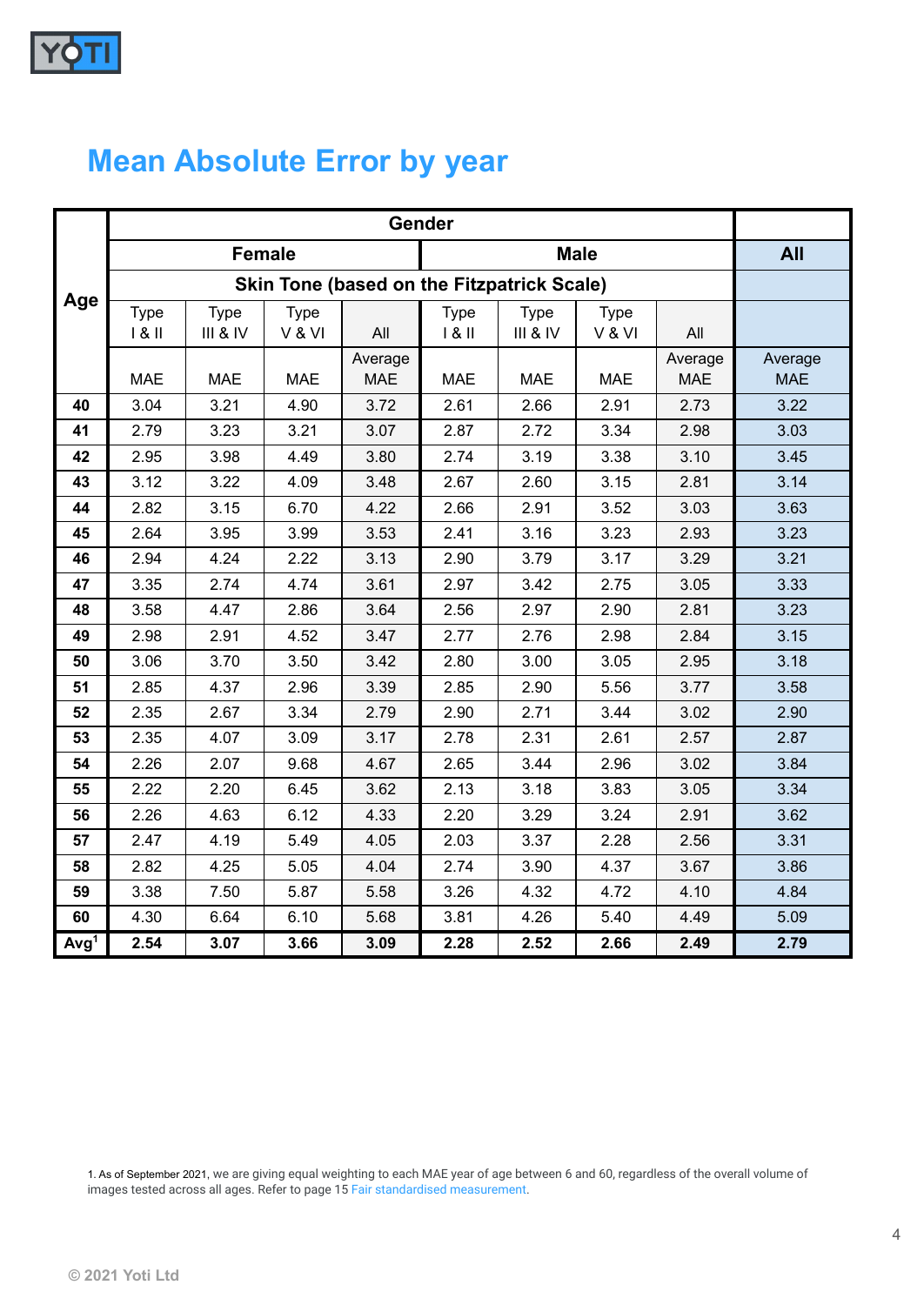### **Table of Mean Absolute Error for 6-12 year olds**

From the outset, we have built the data set for 6-12 year olds with a balanced ratio of data across skin tone and gender. The mean absolute error is 1.28.

It is also very encouraging to see that the darkest (V & VI) skin tone male and female 6-12 year olds are not disadvantaged - their MAE is lowest at 1.18. The relevant MAE for skin tone I & II is 1.34 and for skin tone III & IV is 1.33.

For a fuller explanation of the Fitzpatrick Scale, see page 23 of this white paper.